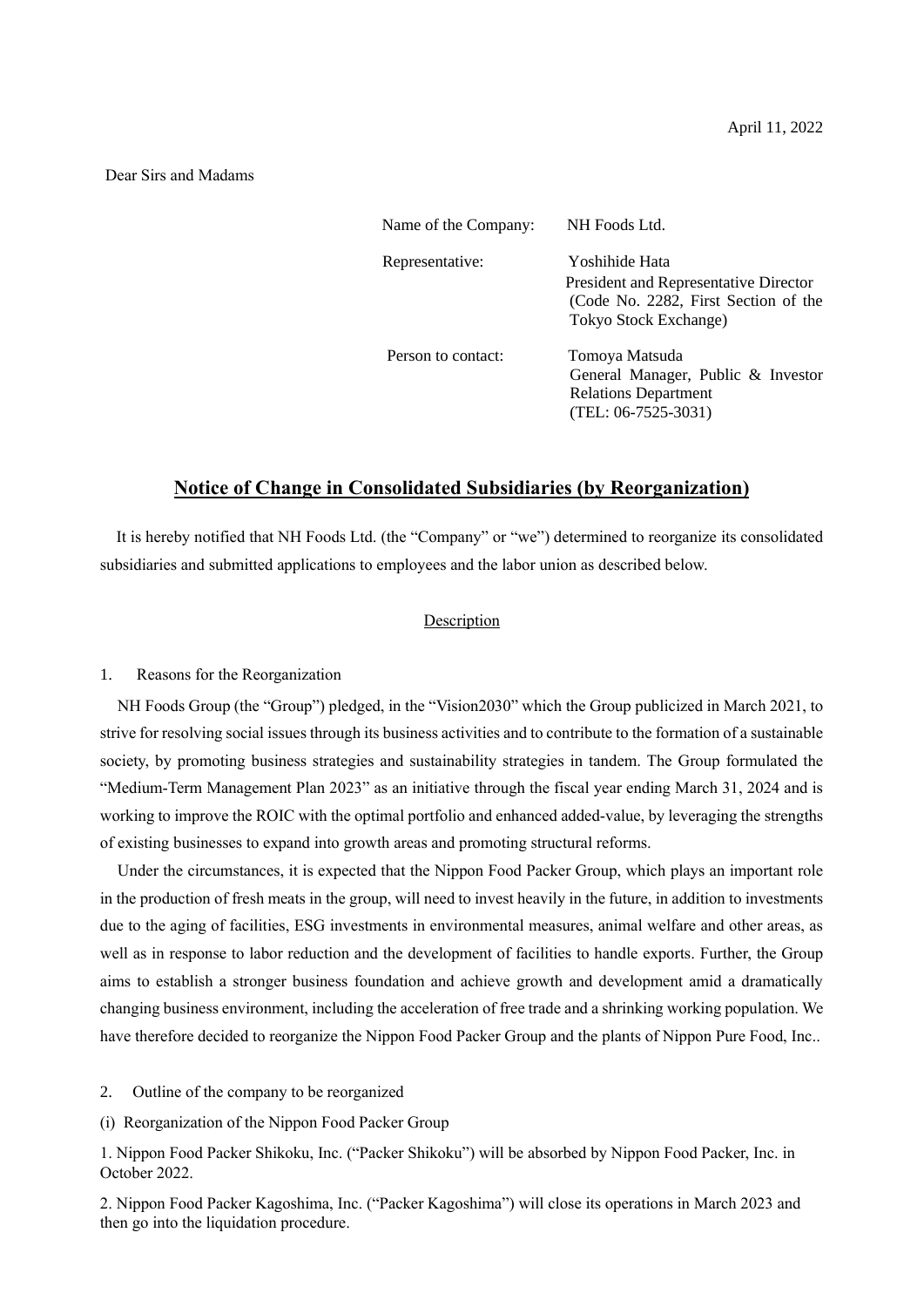3. Nippon Food Packer Tsugaru Co., Ltd. ("Packer Tsugaru") will close its operations in March 2024 and then go into the liquidation procedure.



## 3. Outline of the related companies to be reorganized

| Packer Shikoku                                  | Scheduled to merger in October 2022                                                                                                                                                        |                                                                      |  |
|-------------------------------------------------|--------------------------------------------------------------------------------------------------------------------------------------------------------------------------------------------|----------------------------------------------------------------------|--|
|                                                 |                                                                                                                                                                                            |                                                                      |  |
| Packer Kagoshima                                | Scheduled to close in March 2023                                                                                                                                                           |                                                                      |  |
|                                                 | Scheduled to close in March 2024                                                                                                                                                           |                                                                      |  |
| Packer Tsugaru                                  |                                                                                                                                                                                            |                                                                      |  |
|                                                 |                                                                                                                                                                                            |                                                                      |  |
|                                                 | ii) Closure of the Kagoshima Plant of Nippon Pure Food, Inc. ("Pure Kagoshima Plant")                                                                                                      |                                                                      |  |
|                                                 | Following the closure in March 2023 of Packer Kagoshima, which has been responsible for the supply of<br>aw materials, the plant will close by March 2023 and go into the closure process. |                                                                      |  |
|                                                 |                                                                                                                                                                                            |                                                                      |  |
|                                                 |                                                                                                                                                                                            |                                                                      |  |
|                                                 | Outline of the related companies to be reorganized                                                                                                                                         |                                                                      |  |
|                                                 | i) Merger between Packer Shikoku and Nippon Food Packer, Inc.                                                                                                                              |                                                                      |  |
|                                                 | Merger company                                                                                                                                                                             | Merged company                                                       |  |
| Name                                            | Nippon Food Packer, Inc.                                                                                                                                                                   | Nippon Food Packer Shikoku, Inc.                                     |  |
| Location                                        | 2-132-35, Matsubara, Oirase-cho,<br>Kamikita-gun, Aomori                                                                                                                                   | 838-1 Takagawara Aza Takagawara,<br>Ishii-cho, Myozai-gun, Tokushima |  |
| Name and title of<br>representative             | Representative Director and President &<br>CEO, Hiroaki Yoshihara                                                                                                                          | Representative Director and President &<br>CEO, Hiroaki Yoshihara    |  |
| Nature of business                              | Processing of meat and<br>meat by-products                                                                                                                                                 | Processing of meat and<br>meat by-products                           |  |
| Capital                                         | 470 million yen                                                                                                                                                                            | 30 million yen                                                       |  |
| Date of<br>Establishment                        | December 8, 1986                                                                                                                                                                           | March 14, 1979                                                       |  |
| Number of issued<br>shares                      | 9,400 shares                                                                                                                                                                               | 60,000shares                                                         |  |
| Major shareholder and<br>its shareholding ratio | NH Foods Ltd. 100%                                                                                                                                                                         | NH Foods Ltd. 100%                                                   |  |
|                                                 |                                                                                                                                                                                            |                                                                      |  |
|                                                 | ii) Closure of the operations of Packer Kagoshima and Packer Tsugaru                                                                                                                       |                                                                      |  |
| Name                                            | Nippon Food Packer Kagoshima, Inc.                                                                                                                                                         | Nippon Food Packer Tsugaru Co., Ltd.                                 |  |
|                                                 |                                                                                                                                                                                            | 84-1, Aza Tomioka, Oaza Kawabe,                                      |  |
| Location                                        | 519 Okuchimiyahito, Isa, Kagoshima                                                                                                                                                         | Inakadate-mura, Minamitsugaru-gun,<br>Aomori                         |  |
| Name and title of                               | Representative Director and President &                                                                                                                                                    | Representative Director and President &                              |  |
| representative                                  | CEO, Hiroaki Yoshihara                                                                                                                                                                     | CEO, Hiroaki Yoshihara                                               |  |
|                                                 | Processing of meat and                                                                                                                                                                     | Processing of meat and                                               |  |
| Nature of business                              | meat by-products                                                                                                                                                                           | meat by-products                                                     |  |

| Name               | Nippon Food Packer Kagoshima, Inc.      | Nippon Food Packer Tsugaru Co., Ltd.    |
|--------------------|-----------------------------------------|-----------------------------------------|
| Location           |                                         | 84-1, Aza Tomioka, Oaza Kawabe,         |
|                    | 519 Okuchimiyahito, Isa, Kagoshima      | Inakadate-mura, Minamitsugaru-gun,      |
|                    |                                         | Aomori                                  |
| Name and title of  | Representative Director and President & | Representative Director and President & |
| representative     | CEO, Hiroaki Yoshihara                  | CEO, Hiroaki Yoshihara                  |
| Nature of business | Processing of meat and                  | Processing of meat and                  |
|                    | meat by-products                        | meat by-products                        |